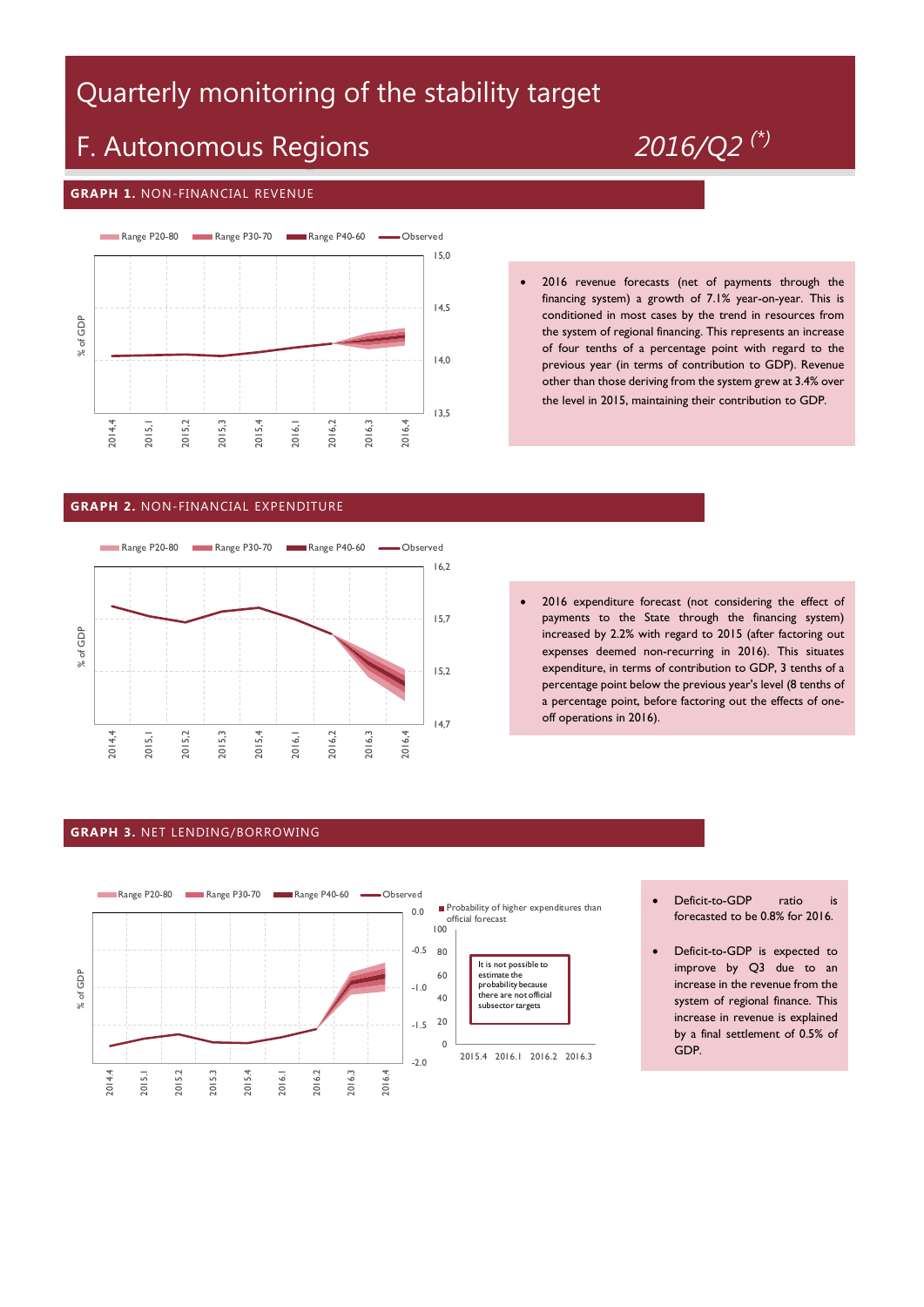

## **GRAPH 4.**LIKELIHOOD OF 2016 YEAR-END BEING BELOW AVERAGE FOR THE AUTONOMOUS REGIONS SUBSECTOR

#### **2.1. Data for the second quarter**



#### **2.2. Data for the first quarter**



- The likelihood of a worse outcome than a deficit 0.8% has been rated from very low in Galicia, La Rioja and Canary Islands to very high in Murcia, Valencia and Extremadura.
- Most significant changes due to new data have been seen in the regions of Aragó, Basque Country, Cantabria and Extremadura:
	- $\circ$  The year-end forecast for Aragón has improved slightly, now the likelihood of a deficit greater than 0.8% dropped from very high to high.
	- o Year-end forecasts have taken a turn for the worse in Basque Country, where the likelihood of exceeding the -0.8% has shifted from very low to low; Cantabria, from low to high; and Extremadura, from high to very high.